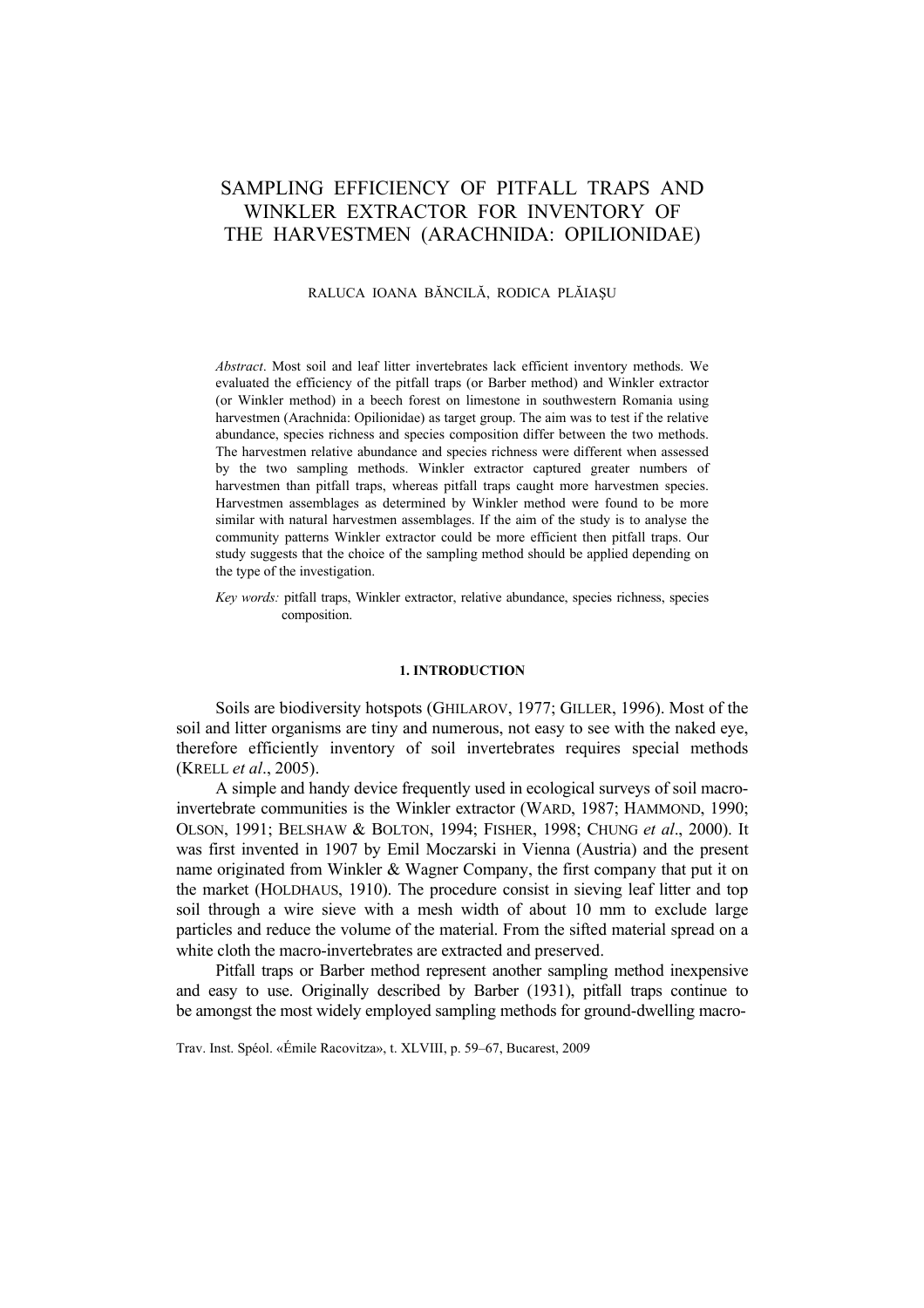invertebrate. Pitfall traps consist in cups with preserve liquid sunk into the ground flush with the surface (CLARK & BLOM, 1992).

We compared the sampling efficiency of pitfall traps and Winkler extractor for the inventory of harvestmen focusing on differences in (i) relative abundance, (ii) species richness and species composition between the two methods.

#### **2. MATERIALS AND METHODS**

The study was carried out in a beech forest on limestone located in Ponoarele Bulba karst complex, Romania (latitude N  $44^{\circ}$  59' 52.6", longitude E  $22^{\circ}$  47' 32.3", altitude 292 m). The sampling took place between  $2<sup>nd</sup>$  of April and 30<sup>th</sup> of May in 2008. Eleven pitfall trap arrays consisting of groups of three in a triangle design with 2 m distance between traps were placed. The traps were 0.15 liter plastic cups with an opening of 6.0 cm diameter. They were protected from rain with 25–25 cm acrylic glass roofs. Seventy ml of 1:3 mixtures of ethylene glycol and water were added to each trap. After 29 days the traps were emptied and harvestmen transferred in 80% alcohol. Near the places where the pitfall traps were operated eleven 1-m2 samples of leaf litter and soil were taken. The litter was collected by hand and the soil was scraped up to a depth of about 3 cm with a trowel. The samples were sieved through a Winkler extractor. After sieving the samples were spread on a white cloth (of one square meter area) and harvestmen were captured by hand and transferred to 80% alcohol. We considered a  $1-m^2$  quadrate for the Winkler method and a three pitfall traps array as a sample.

All adult harvestmen caught were sexed and identified to species according to MARTENS *et al*., 1978 and AVRAM, 1971.

To compare differences in relative abundance of the species caught by the two methods Kendall's rank correlation was used because assumptions for parametric test (normality Kolmogorov Smirnov test) were not fulfilled. To compare the two sampling methods according to species richness, we first tested whether the number of species collected by one method was significant different from the number of species collected by the other method using paired samples t test. Since the sampling methods differed with respect to sample size (numbers of individuals caught), we used rarefaction method to achieve comparability (Ecosim soft, GOTELLI & ENTSMINGER, 2007).

Then, to assess the similarity in composition of the species assemblages sampled with each method cluster analyses were performed. Species dissimilarity was calculated using the Bray-Curtis index and an UPGMA dendrogram generated using MVSP (KOVACH, 1999).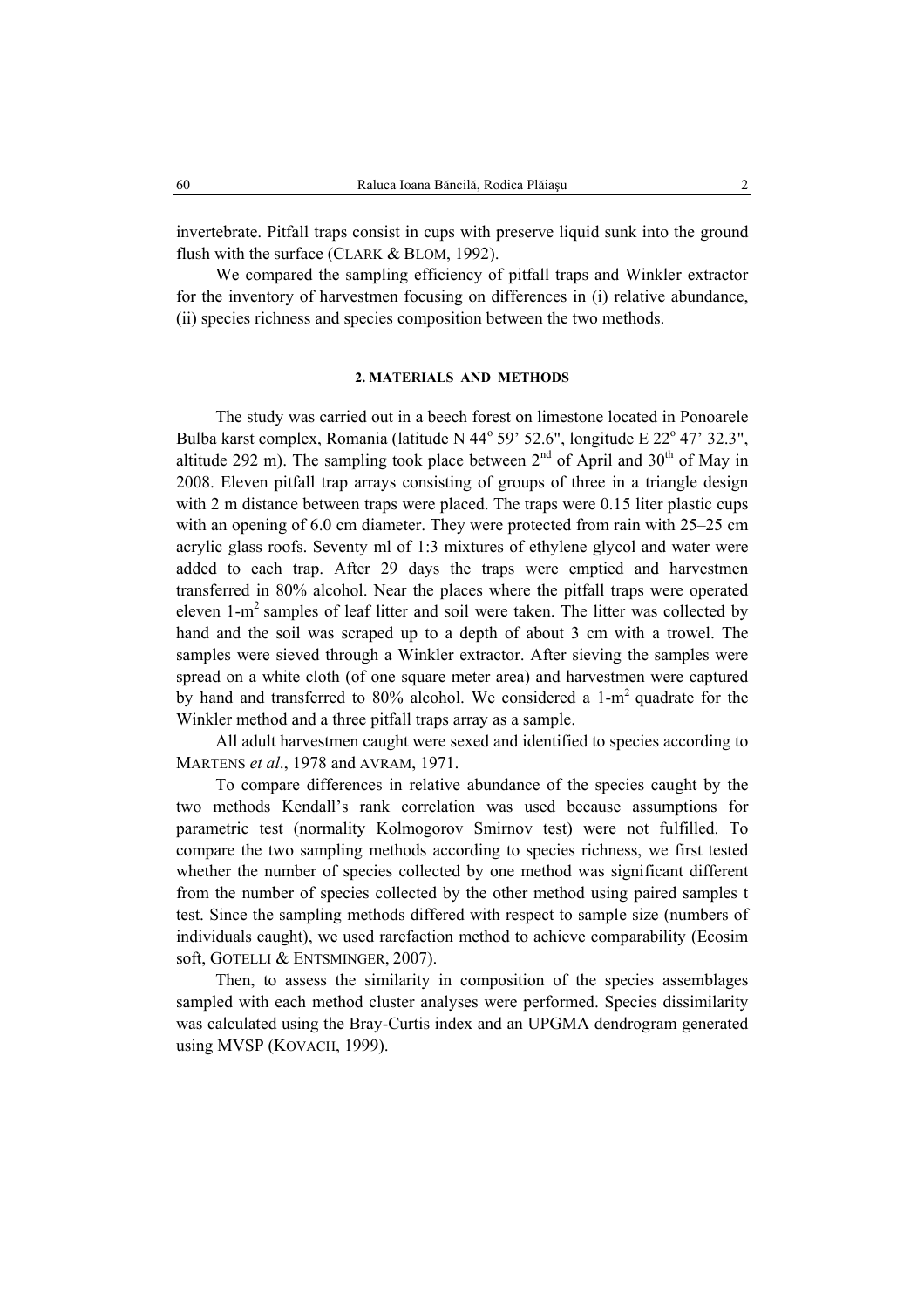# **3. RESULTS**

Our analyses are based on a total catch of 199 adult harvestmen. Overall, 12 species were identified, with 9 species recorded with pitfall traps and 11 species recorded with Winkler extractor, respectively. Catches from Winkler samples were strongly dominated by a single species, *Holoscotolemon jaqueti* (CORTI, 1905) (80.87%). *Nemastoma bidentatum sparsum* (GRUBER & MARTENS, 1968) (26.19%) was the dominant species in the traps samples close followed by *Paranemastoma silli* (HERMAN, 1871) (25.00%) (Table 1). Comparison among pitfall traps and Winkler samples using Kendall's rank correlation indicated no significant concordance of the species ranked according to species relative abundance caught  $(\tau = 0.183, p = 0.479)$ .

#### *Table 1*

Relative abundances (*A*) and number of specimens (*N*) in both pitfall traps (Barber abbreviated B) and Winkler samples (Winkler abbreviated W), and individually in pitfall traps and in Winkler samples

| <b>Species</b>               | B     |          | W              |                  | <b>BW</b> |     |
|------------------------------|-------|----------|----------------|------------------|-----------|-----|
|                              | A     | N        | $\overline{A}$ | $\boldsymbol{N}$ | A         | N   |
| Carinostoma elegans          | 10.71 | 9        | 6.09           | 7                | 8.04      | 16  |
| Dicranolasma scabrum         | 9.52  | 8        | 2.61           | 3                | 5.53      | 11  |
| Egaenus convexus             | 3.57  | 3        | 0.00           | $\theta$         | 1.51      | 3   |
| Holoscotolemon jaqueti       | 1.19  | 1        | 80.87          | 93               | 47.24     | 94  |
| Lophopilio palpinalis        | 0.00  | $\theta$ | 2.61           | 3                | 1.51      | 3   |
| Mitostoma chrysomelas        | 1.19  | 1        | 0.00           | $\mathbf{0}$     | 0.50      |     |
| Nemastoma bidentatum sparsum | 26.19 | 22       | 0.87           | 1                | 11.56     | 23  |
| Paranemastoma silli          | 25.00 | 21       | 1.74           | $\overline{2}$   | 11.56     | 23  |
| Platybunus pinetorum         | 1.19  | 1        | 0.00           | $\theta$         | 0.50      |     |
| Trogulus closanicus          | 8.33  | 7        | 0.87           | 1                | 4.02      | 8   |
| Trogulus tingiformis         | 3.57  | 3        | 0.87           | 1                | 2.01      | 4   |
| Trogulus tricarinatus        | 9.52  | 8        | 3.48           | 4                | 6.03      | 12  |
| Total                        | 100   | 84       | 100            | 115              | 100       | 199 |

Across all samples, the asymptotic species richness estimated by Barber method was very similar to that estimated by Winkler method ( $r = 0.984$ ,  $p < 0.001$ ). Neither species richness estimated by both methods nor that estimated by each individual method have not reached a plateau (Fig. 1).

Number of individuals differed between methods (B:  $N = 84$ , W:  $N = 115$ ). Figure 2 shows rarefaction curves, which represent the number of species expected to be detected by given the common abundance level (84 individuals).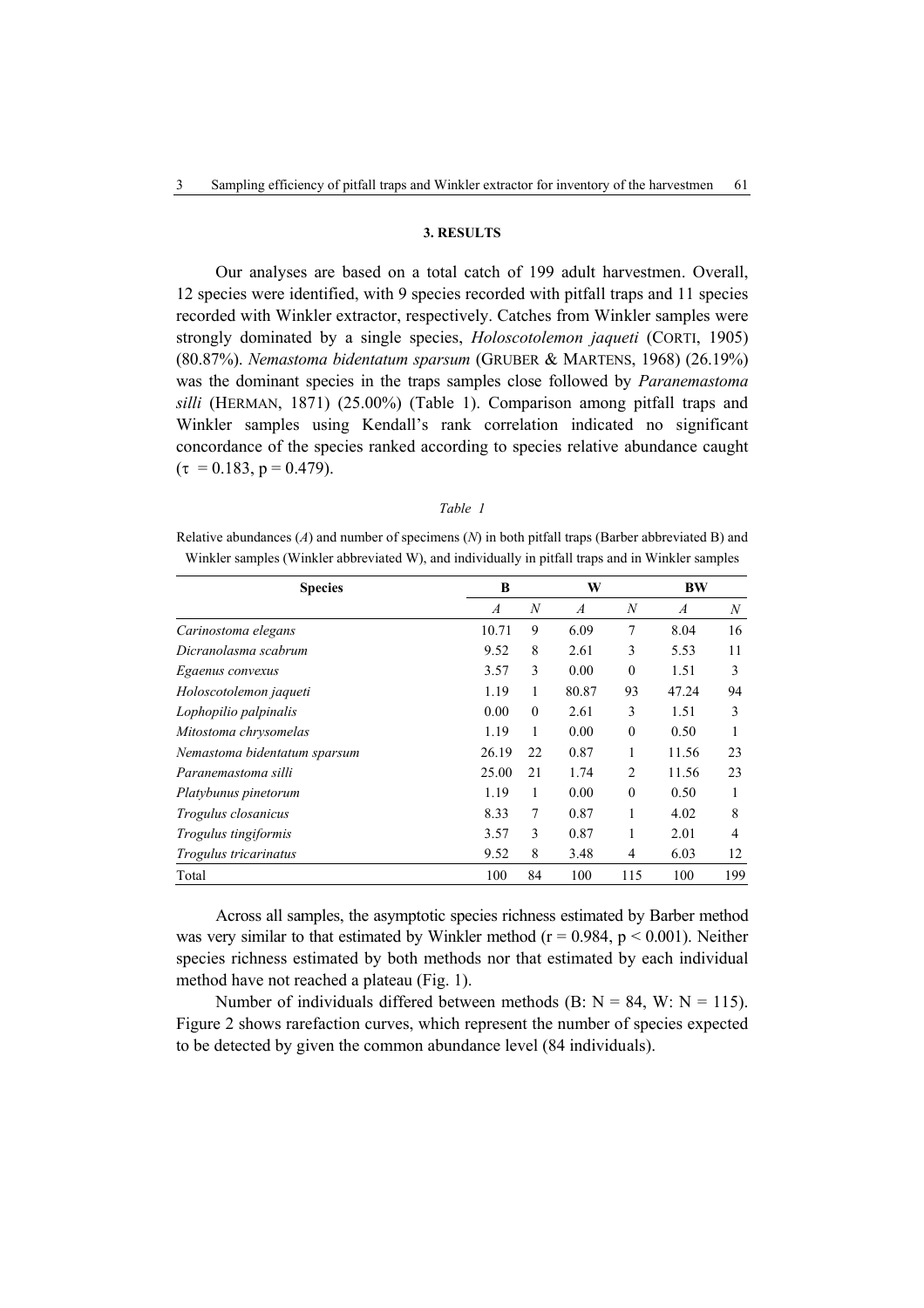

Fig. 1. – Species accumulation curve estimated from pitfall traps (Barber abbreviated B) and Winkler samples (Winkler abbreviated W) (black rhombus), and individually from pitfall traps (white rhombus) and Winkler samples (white circle) using EstimateS.



Fig. 2. – Effect of the number of individuals sampled on expected species numbers obtained by the sampling methods. Curves obtained by rarefaction from pitfall traps (Barber abbreviated B) and Winkler samples (Winkler abbreviated W) (black rhombus), and individually from pitfall traps (white rhombus) and Winkler samples (white circle).

Given identical abundance level, expected species number for Barber method was significant higher than respective values for Winkler method ( $t = 5.193$ ,  $p < 0.001$ ).

A cluster analysis based on degree of dissimilarity (Bray–Curtis) among the harvestmen assemblages collected in both pitfall traps and Winkler samples was done. Harvestmen assemblage as determined by the Barber method differed considerably in species composition from that obtained from the Winkler method (Fig. 3a,b).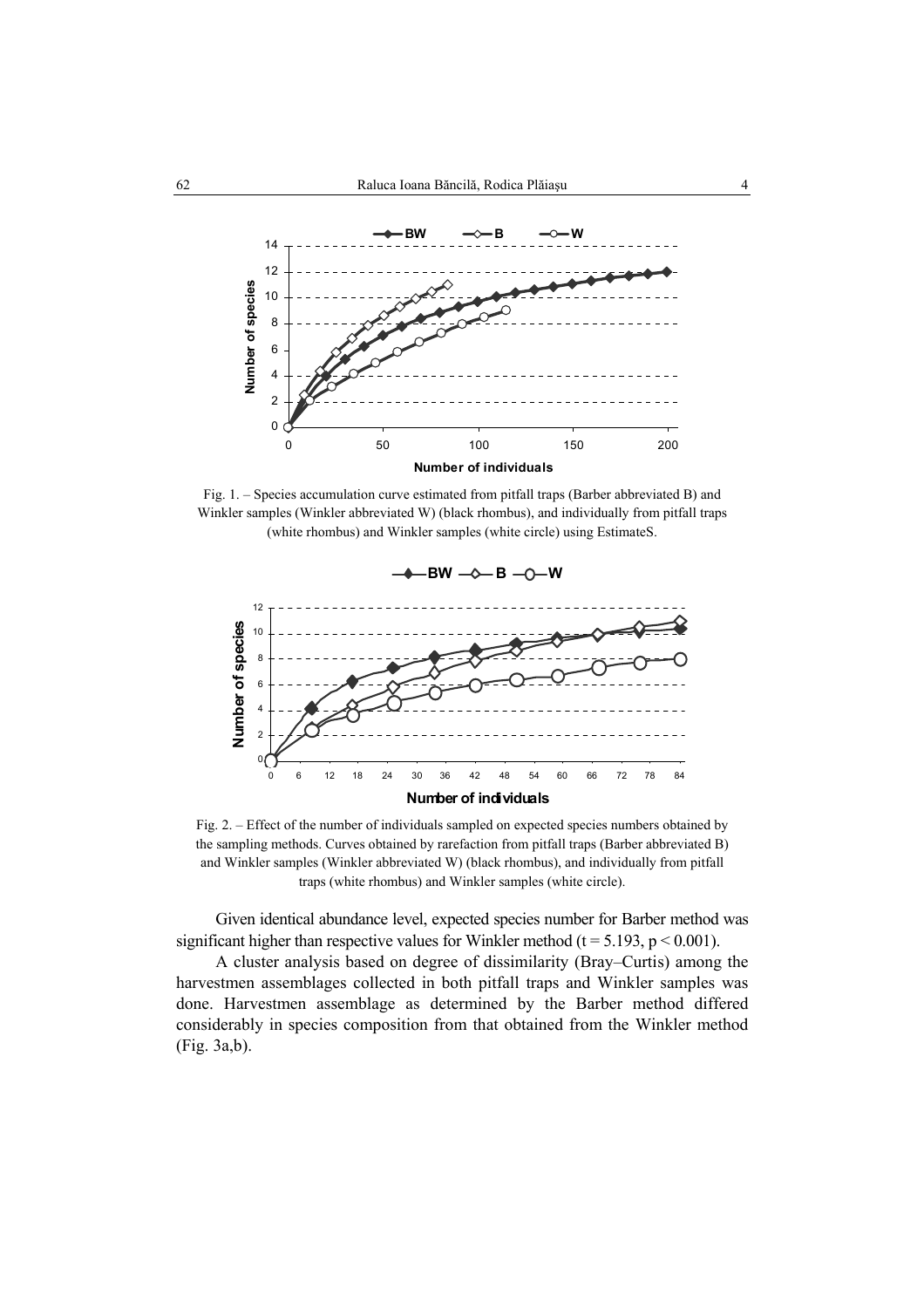



Fig. 3. – Species assemblages as recorded by a) the Barber method and b) the Winkler method.

# **4. DISCUSSION**

Both methods tested are simple to use and relative cheap not requiring a complex infrastructure. They tend to be used when time is limited and when a rapid extraction method is required.

Pitfall traps have been used in study concerning community composition (CURTIS, 1980; CULIN & YEARGAN, 1983; BONTE *et al*., 2002; RUSSELL-SMITH, 2002), density (NIEMELÄ *et al*., 1992) spatial distribution (HENGEVELD, 1979),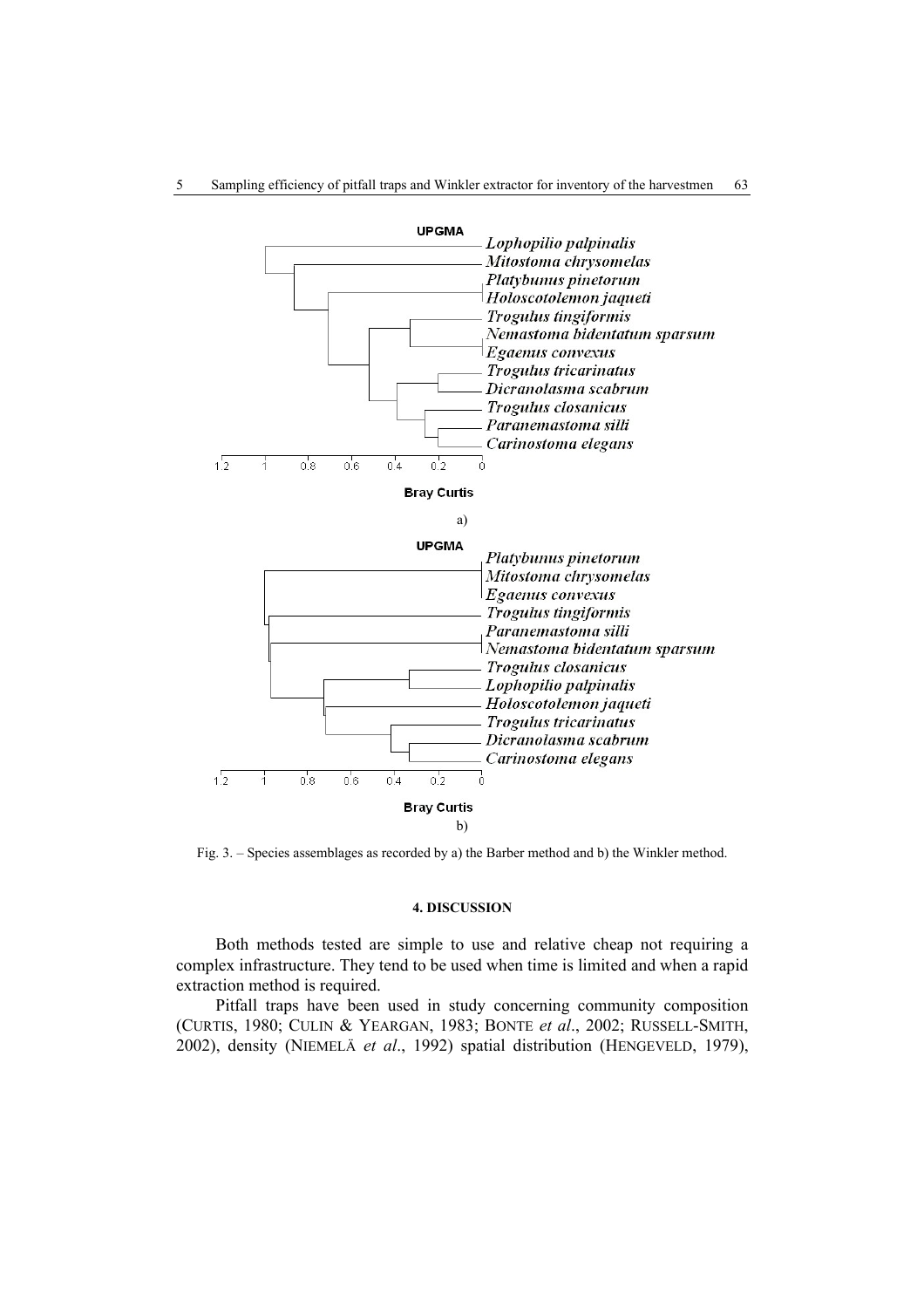relative abundance (SPENCE & NIEMELÄ, 1994; STOYAN & KUSCHKA, 2001) and species richness estimation (EDWARDS, 1997; STANDEN, 2000).

Winkler extractors generally have been used to characterize point diversity at the sampling time for ecological surveys (KRELL *el al*., 2005).

Both methods were useful in specific circumstance indicating that the goals of the study dictate the methods (Table 2).

| Effectiveness of sampling methods for collecting specific type of data |             |                |  |  |  |
|------------------------------------------------------------------------|-------------|----------------|--|--|--|
| Data or design study<br><b>Barber method</b>                           |             | Winkler method |  |  |  |
| Estimating relative abundance                                          | Acceptable  | Recommended    |  |  |  |
| Estimating species richness                                            | Recommended | Acceptable     |  |  |  |
| Estimating species assemblages                                         | Poor        | Recommended    |  |  |  |
| Time consuming                                                         | Acceptable  | Poor           |  |  |  |
| Cost                                                                   | Affordable  | Inexpensive    |  |  |  |

*Table 2* 

The tested sampling methods were differed in relative abundance of the species. When the aim is to catch relative abundance for certain species (*Holoscotolemon jaqueti*) Winkler extractor proved to be more appropriate method whereas Barber method yielding more highly quantitative results for overall species (Table 1).

As suggested by the shapes of species accumulation curves (Fig. 1), the sampling did not detect all the harvestmen species occurring in the Bulba Ponoare beech forest. Sampling methods differed in species numbers detected, even at equal standardized common abundance level. Pitfall traps proved to be more efficient than Winkler extractor if the aim of the study is recording species richness.

But pitfall trapping bears many sources of error (ADIS, 1979): depend on temperature (RAWORTH & CHOI, 2001; MOLS, 1993), vegetation structure and density (TOPPING & SUNDERLAND, 1992; MELBOURNE, 1999; BONTE *et al*., 2002), season (RAWORTH & CHOI, 2001; TOPPING & SUNDERLAND, 1992), prey availability (MOLS, 1993) and activity of ground-dwelling species. Furthermore, the catches are also influenced by the duration of sampling (RIECKEN, 1999; JAMES, 2004), the killing agent used (WEEKS & MCINTYRE, 1997) and by species specific escape abilities (HALSALL & WRATTEN, 1988).

Harvestmen assemblages determinate by the Winkler method indicated a more appropriate pattern of natural species assemblages. The last four species jointed in dendrogram are relatively moderate hygrophilous species, found usually in forest as well in open habitats, whereas the most species jointed in the sixth cluster are species that prefer moist forest habitats, except *Trogulus tricarinatus*  (LINNAEUS, 1767) a species that was found also in open karren fields.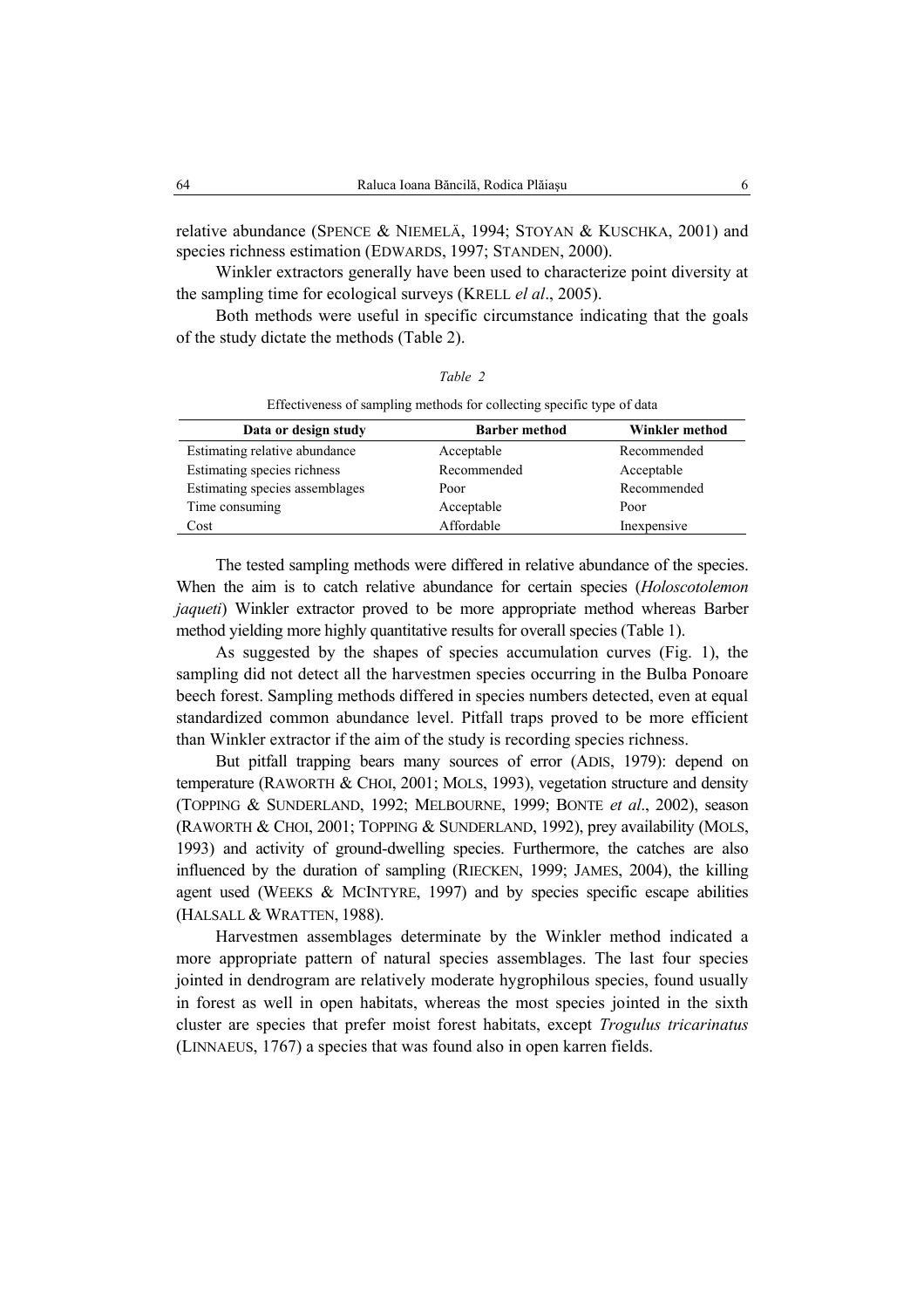As time Barber method is more time consuming than Winkler. Pitfall traps must let operate between one and several weeks. Also Barber method needs at least two visit al study area whereas Winkler just one. The equipment for Barber method is more expensive relative to the other method tested here but provides a permanent record during the survey period.

From the above discussion, several recommendations can be made for the future harvestmen inventory studies: selection of a single sampling method requires sufficient information to justify such a decision, Winkler method is more appropriate for species composition assessment whereas Barber method will give a more accurate estimation of species richness and relative abundance indices.

# REFERENCES

- ADIS, J., *Problems of interpreting arthropod samplings with pitfall traps*. Zoologischer Anzeiger Jena, **202**, 177–184 (1979).
- AVRAM, Ş., *Quelques espèces nouvelles ou connues du genre Trogulus Latr. (Opiliones*). Travaux de l'Institut de Spéologie «Émile Racovitza», Bucarest, **10**, 245–272 (1971).
- BARBER, H.S., *Traps for cave-inhabiting insects*. Journal of the Elisha Mitchell Scientific Society, **46**, 259–266 (1931).
- BELSHAW, R., BOLTON, B., *A survey of the leaf litter ant fauna in Ghana, West Africa (Hymenoptera: Formicidae*). J. Hymen. Res., **3**, 5–16 (1994).
- BONTE, D., BAERT, L., MAELFAIT, J.P., *Spider assemblage structure and stability in a heterogeneous coastal dune system (Belgium)*. J. Arachnol., **30**, 331–343 (2002).
- CHUNG, A.Y.C., EGGLETON, P., SPEIGHT, M.R., HAMMOND, P.M., CHEY, V.K., *The diversity of beetle assemblages in different habitat types in Sabah, Malaysia*. Bull. Entomol. Res., **90**, 475–496 (2000).
- CLARK, W.H., BLOM, P.E., *An efficient and inexpensive pitfall trap system*. Entomological News, **103**, 55–59 (1992).
- COLWELL, R.K., *EstimateS: Statistical estimation of species richness and shared species from samples*. Version 7, http://purl.oclc.org/estimates, (2004).
- CULIN, J.D., YEARGAN, K.V., *Comparative study of spider communities in alfalafa and soybean ecosystems: ground-surface spiders, Annals of the Entomological Society of America*. **76**, 832– 838 (1983).
- CURTIS, D.J., *Pitfalls in spider community studies (Arachnida, Araneae)*. J. Arachnol., **8**, 271–280 (1980).
- EDWARDS, R.L., *A useful procedure for estimating the species richness of spiders*. J. Arachnol., **25**, 99–105 (1997).
- FISHER, B.L., *Ant diversity patterns along an elevational gradient in the Reserve Speciale d'Anjanaharibe- Sud and on the Western Masoala Peninsula, Madagascar*. Fieldiana Zool. N.S., **90**, 39–67 (1998).
- GHILAROV, M.S., *Why so many species and so many individuals can coexist in the soil*, Ecol. Bull. (Stockholm), **25**, 593–597 (1977).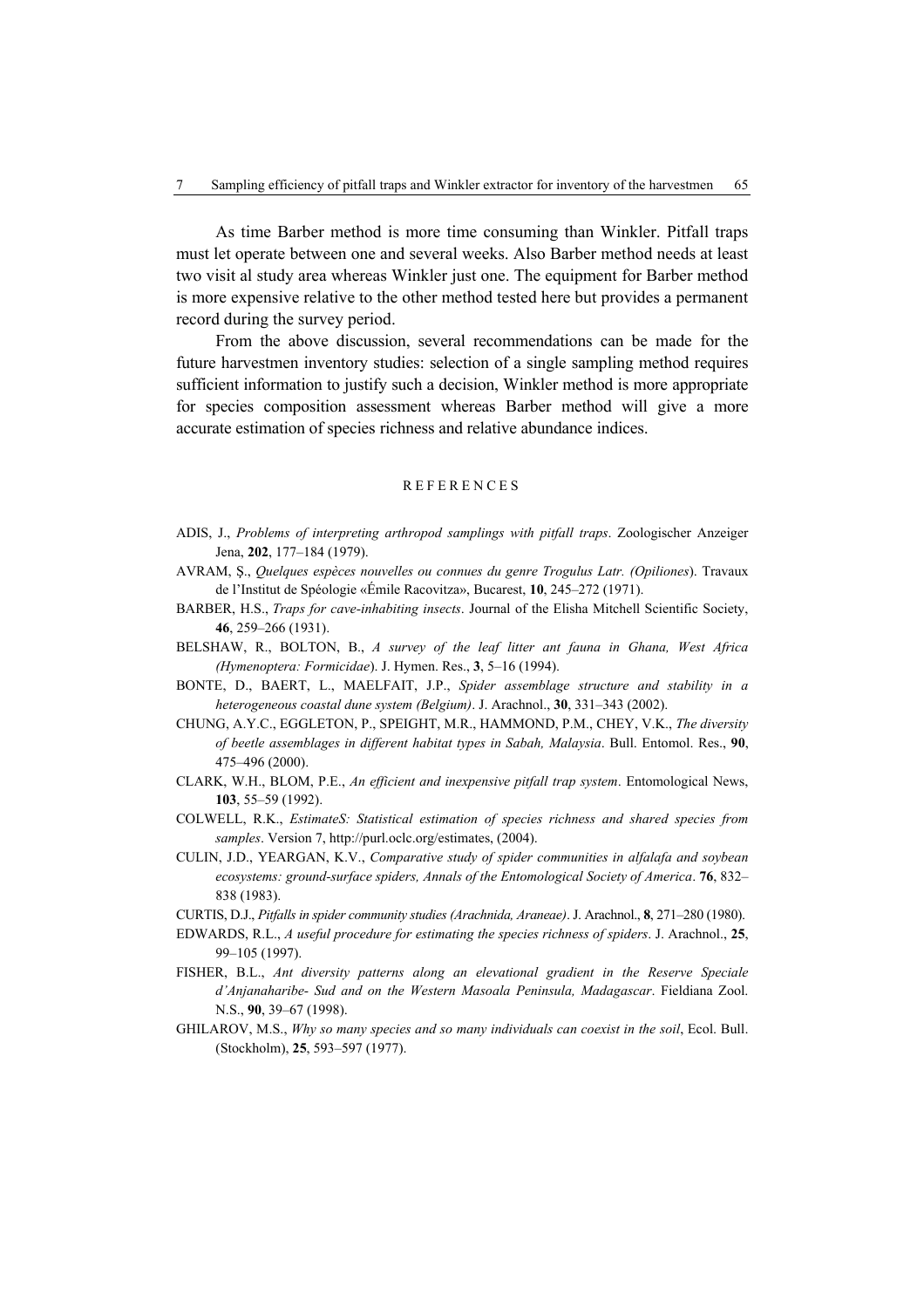- GILLER, P.S., *The diversity of soil communities, the 'poor man's tropical rainforest'*. Biodivers. Conserv., **5**, 135–168 (1996).
- GOTELLI, N.J., ENTSMINGER, G.L., *EcoSim: Null models software for ecology*. Version 7, Acquired Intelligence Inc. & Kesey-Bear, Jericho, VT 05465, http://garyentsminger.com/ecosim.htm, (2007).
- JAMES, C.D., *Trapping intensities for sampling ants in Australian rangelands*. Austral. Ecology., **29**, 78–86 (2004).
- HALSALL, N.B., WRATTEN, S.D., *The efficiency of pitfall trapping for polyphagous predatory Carabidae.* Ecological Entomology, **13**, 293–299 (1988).
- HAMMOND, P., *Insect abundance and diversity in the Dumoga-Bone National Park, N. Sulawesi, with special reference to the beetle fauna of lowland rain forest in the Toraut region*. In: Knight, W.J., Holloway, J.D. (Eds.), Insects and the Rain Forests of South East Asia (Wallacea), Royal Entomological Society of London, London, 197–254 (1990).
- HENGEVELD, R., *The analysis of spatial patterns of some ground beetles*. In: Cormback, R.M., Ord, J.K. (eds) Spatial and Temporal Analysis in Ecology, International Cooperative Publishing House, Fairland, Maryland, USA (1979).
- HOLDHAUS, K., *Die Siebetechnik zum Aufsammeln der Terricolfauna (nebst Bemerkungen über die Oekologie der im Erdboden lebenden Tierwelt).* Z. Wiss. Insektenbiol., **6**, 44–57 (1910).
- KOVACH, W.L., *MVSP-A MultiVariate Statistical Package for Windows*, ver. 3.1. (1999).
- KRELL F.T., CHUNG A., DEBOISE E., EGGLETON P., GIUSTI A, INWARD KELLY, KRELL-WESTERWALBESLOH S., *Quantitative extraction of macro-invertebrates from temperate and tropical leaf litter and soil: efficiency and time-dependent taxonomic biases of the Winkler extractio*n. Pedobiologia, 49, 175–186 (2005).
- MARTENS, J., WEBERKNECHTE, *Opiliones Spinnentiere*. Arachnida, Tierwelt Deutschlands, p. 1–464, 1978.
- MELBOURNE, B.A., *Bias in the effect of habitat structure on pitfall traps: an experimental evaluation*. Australian Journal of Ecology, **24**, 228–239 (1999).
- MOLS, P.J.M., *Walking to survive: foraging behaviour of the carabid beetle Pterostichus coerulescens L. (Poecilus versicolor Sturm) at different densities and distributions of the prey, (Part 2) Thesis Wageningen Agricultural University*. Netherlands, p. 104–203, 1993.
- NIEMELÄ, J., SPENCE, J.R., SPENCE, D.H., *Habitat associations and seasonal activity of ground beetles (Coleoptera: Carabidae) in central Alberta*. Can. Entomol., **124**, 521–540 (1992).
- OLSON, D.M., *A comparison of the efficacy of litter sifting and pitfall traps for sampling leaf litter ants (Hymenoptera, Formicidae) in a tropical wet forest, Costa Rica*. Biotropica, **23**, 166–172 (1991).
- RAWORTH, D.A., CHOI, M.Y., *Determining numbers of active carabid beetles per unit area from pitfall-trap data*. Entomologia Experimentalis et Applicata, **98**, 95–108 (2001).
- RIECKEN, U., *Effects of short-term sampling on ecological characterization and evaluation of epigeic spider communities and their habitats for site assessment studies*. J. Arachnol., **27**, 189–195 (1999).
- RUSSELL-SMITH, A., *A comparison of the diversity and composition of ground-active spiders in Mkomazi Game Reserve, Tanzania and Etosha National Park, Namibia*, J. Arachnol., **30**, 383– 388 (2002).
- SPENCE, J.R., NIEMELÄ, J.K., S*ampling carabid assemblages with pitfall traps: the madness and the method*. Can. Entomol, **126**, 881–894 (1994).
- STANDEN, V., *The adequacy of collecting techniques for estimating species richness of grassland invertebrates*. J. Appl. Ecol., **37**, 884–93 (2000).